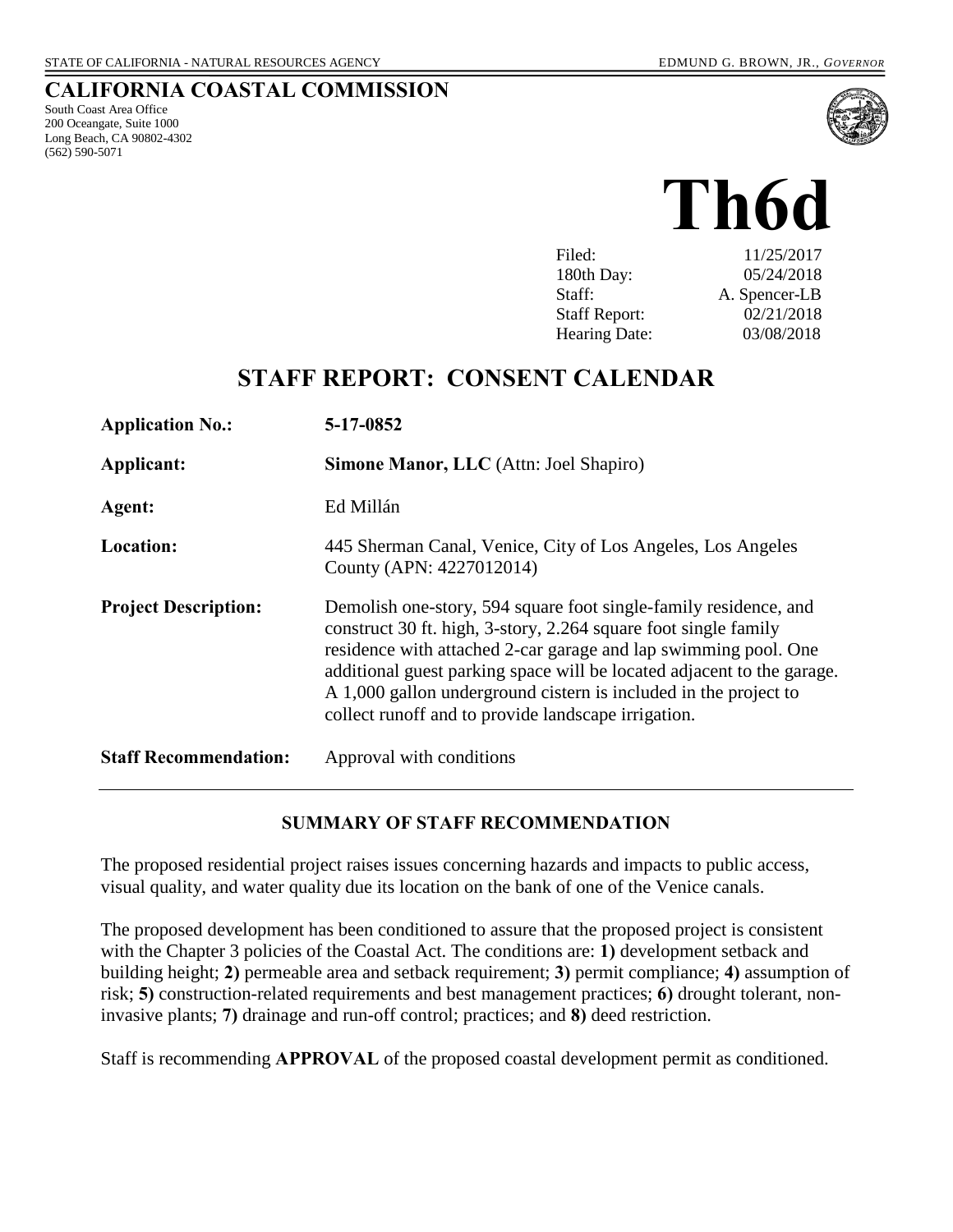# **TABLE OF CONTENTS**

| $\Pi$ . |  |
|---------|--|
|         |  |
|         |  |
|         |  |
|         |  |
|         |  |
|         |  |
|         |  |
|         |  |
|         |  |
|         |  |

## **APPENDICES**

Appendix A - Substantive File Documents

## **EXHIBITS**

**Exhibit 1 – Vicinity map and Project Location** Exhibit 2 – Permeable Front Yard Area Exhibit 3 – Plans and Elevations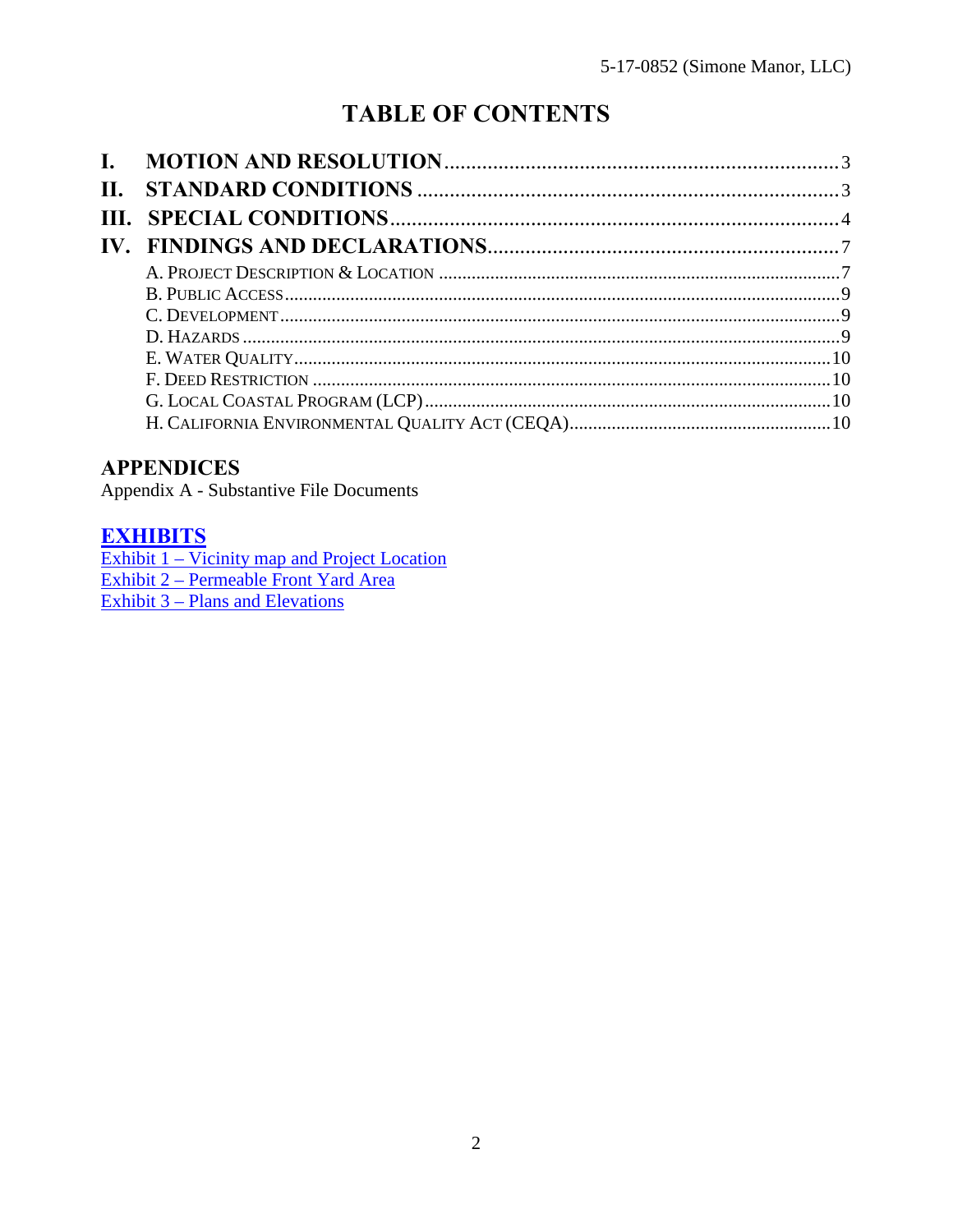## <span id="page-2-0"></span>**I. MOTION AND RESOLUTION**

#### **Motion:**

*I move that the Commission approve the coastal development permit applications included on the consent calendar in accordance with the staff recommendations.*

Staff recommends a **YES** vote. Passage of this motion will result in approval of all of the permits included on the consent calendar. The motion passes only by affirmative vote of a majority of the Commissioners present.

#### **Resolution:**

*The Commission hereby approves a coastal development permit for the proposed development and adopts the findings set forth below on grounds that the development as conditioned will be in conformity with the policies of Chapter 3 of the Coastal Act and will not prejudice the ability of the local government having jurisdiction over the area to prepare a Local Coastal Program conforming to the provisions of Chapter 3. Approval of the permit complies with the California Environmental Quality Act because either 1) feasible mitigation measures and/or alternatives have been incorporated to substantially lessen any significant adverse effects of the development on the environment, or 2) there are no further feasible mitigation measures or alternatives that would substantially lessen any significant adverse impacts of the development on the environment.* 

## <span id="page-2-1"></span>**II. STANDARD CONDITIONS**

This permit is granted subject to the following standard conditions:

- 1. **Notice of Receipt and Acknowledgment**. The permit is not valid and development shall not commence until a copy of the permit, signed by the permittee or authorized agent, acknowledging receipt of the permit and acceptance of the terms and conditions, is returned to the Commission office.
- 2. **Expiration.** If development has not commenced, the permit will expire two years from the date on which the Commission voted on the application. Development shall be pursued in a diligent manner and completed in a reasonable period of time. Application for extension of the permit must be made prior to the expiration date.
- 3. **Interpretation.** Any questions of intent of interpretation of any condition will be resolved by the Executive Director or the Commission.
- 4. **Assignment.** The permit may be assigned to any qualified person, provided assignee files with the Commission an affidavit accepting all terms and conditions of the permit.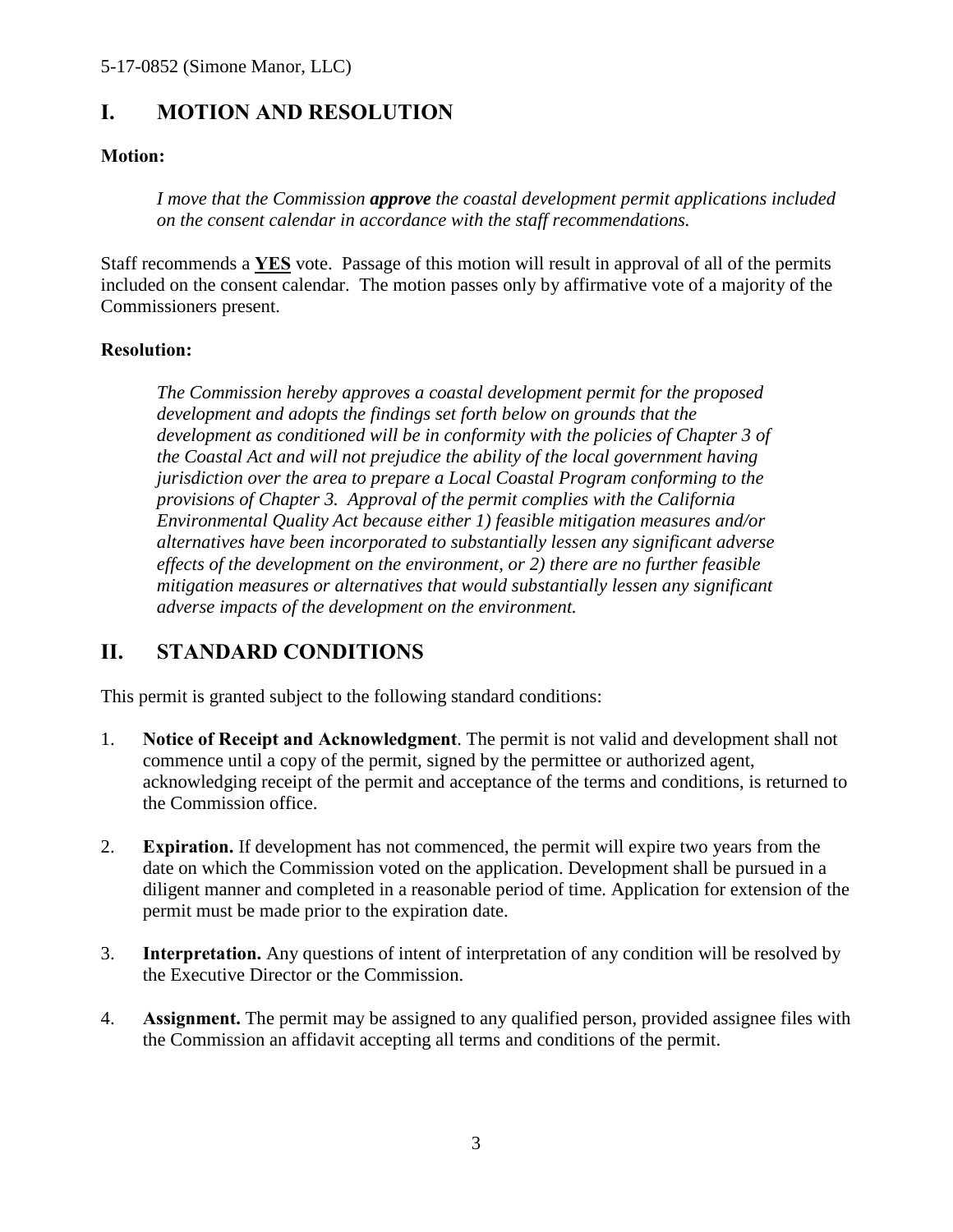5. **Terms and Conditions Run with the Land.** These terms and conditions shall be perpetual, and it is the intention of the Commission and the permittee to bind all future owners and possessors of the subject property to the terms and conditions.

## <span id="page-3-0"></span>**III. SPECIAL CONDITIONS**

This permit is granted subject to the following special conditions:

- **1. Development Setbacks and Building Height.** No development is authorized within ten feet of the fronting canal property line (Sherman Canal) nor within or above the required 450 squarefoot permeable front yard area, except as described in **Special Condition Two** below. Ten feet landward of the fronting canal property line, the maximum height of any structure shall not exceed 22 feet above the centerline of the rear alley. Beyond ten horizontal feet from the fronting canal property line, one foot in additional height is permitted for each two additional horizontal feet to a maximum height of thirty feet (30') except for chimneys, ducts, and other accessory structures which are limited to 35 feet. Roof deck railings shall not exceed 42 inches above the thirty-foot height limit. No roof access structure is proposed to exceed the height of the 30-foot high roof.
- **2. Permeable Yard Area.** In order to maintain an open and visible access corridor, to enhance visual quality, and to preserve the water quality and biological productivity of the canals, an uncovered and permeable yard area totaling no less than fifteen times the width of the site (in this case: 15 feet x 30 feet = 450 square feet) shall be maintained on the project site in the front yard area between the structure and the front (Sherman Canal) property line as depicted in **Exhibit 2** of the staff report. Uncovered means that no fill or building extensions (i.e. chimneys, balconies, stairs, trellises, eaves) shall be placed in or over the permeable yard area with the exception of fences or garden walls (not to exceed 42 inches in height), permeable decks at grade (not to exceed 18 inches in height), and an underground cistern, French drain or other similar drainage system for water retention. The permeable yard area may include minimal coverage with impermeable pavers, stones, concrete walkways or other similar ground cover, but in no event shall impermeable materials occupy more than fifteen percent (15%) of the total amount of the required permeable yard area.
- **3. Permit Compliance.** Coastal Development Permit 5-17-0852 authorizes the construction of a new three-story, 30-foot high single-family residence with an attached two-car garage. The applicant shall maintain three (3) parking spaces on-site over the life of the approved development (two spaces in the garage and one in the driveway). All development must occur in strict compliance with the proposal as set forth in the application, subject to any special conditions.

The permittee shall undertake development in accordance with the approved plans. Any proposed changes to the approved final plans shall be reported to the Executive Director. No changes to the approved final plans shall occur without a Commission amendment to this coastal development permit unless the Executive Director determines that no amendment is required.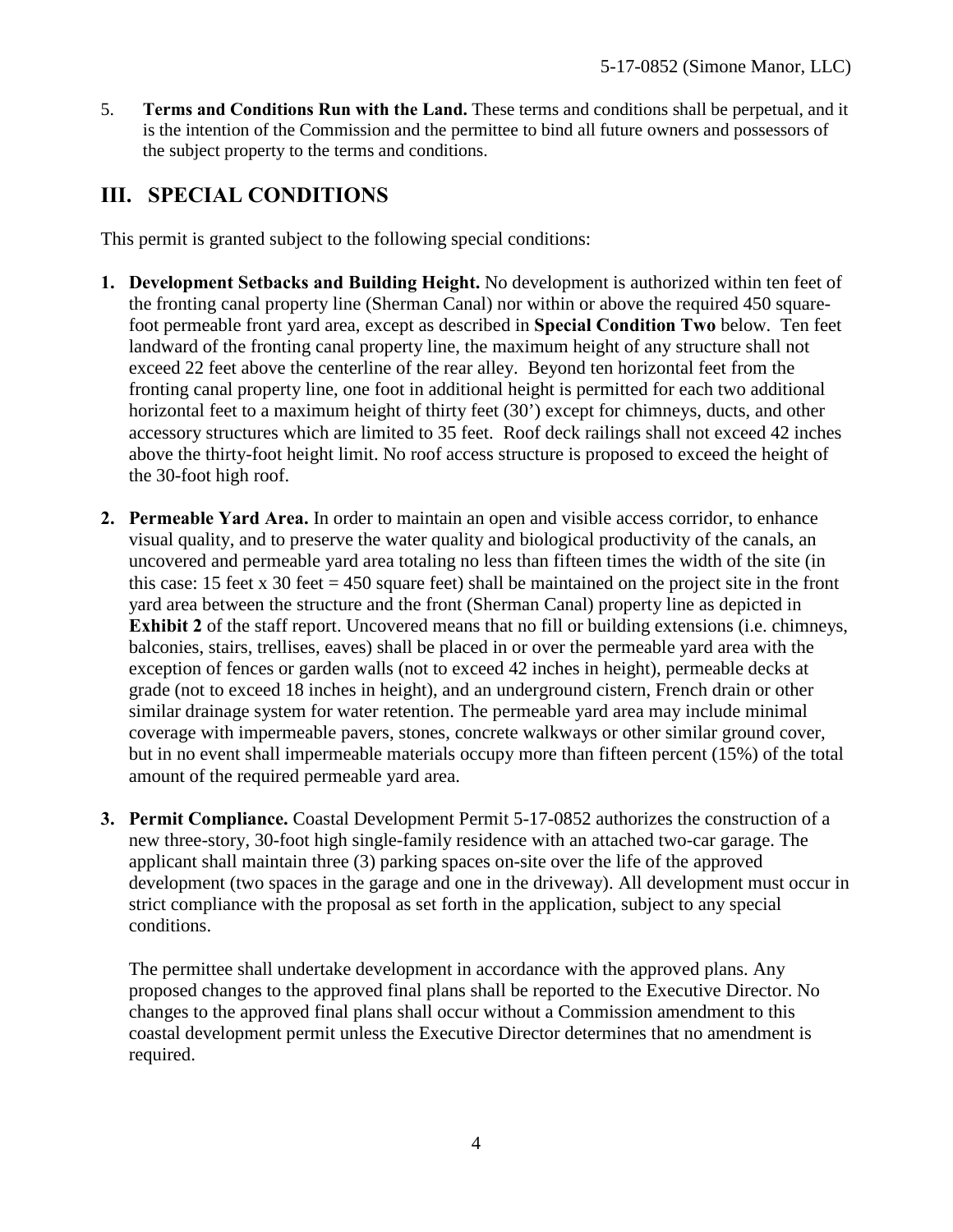#### 5-17-0852 (Simone Manor, LLC)

**4. Assumption of Risk, Waiver of Liability and Indemnity.** By acceptance of this permit, the applicant(s) acknowledges and agrees (i) that the site may be subject to hazards from waves, erosion, storm conditions, liquefaction, flooding and sea level rise; (ii) to assume the risks to the applicant(s) and the property that is the subject of this permit of injury and damage from such hazards in connection with this permitted development; (iii) to unconditionally waive any claim of damage or liability against the Commission, its officers, agents, and employees for injury or damage from such hazards; and (iv) to indemnify and hold harmless the Commission, its officers, agents, and employees with respect to the Commission's approval of the project against any and all liability, claims, demands, damages, costs (including costs and fees incurred in defense of such claims), expenses, and amounts paid in settlement arising from any injury or damage due to such hazards.

#### **5. Storage of Construction Materials, Mechanized Equipment and Removal of Construction Debris.**

The permittee shall comply with the following construction-related requirements:

- (a) No demolition or construction materials, debris, or waste shall be placed or stored where it may enter sensitive habitat, receiving waters or a storm drain, or be subject to wave, wind, rain, or tidal erosion and dispersion.
- (b) No demolition or construction equipment, materials, or activity shall be placed in or occur in any location that would result in impacts to environmentally sensitive habitat areas, streams, wetlands or their buffers.
- (c) Any and all debris resulting from demolition or construction activities shall be removed from the project site within 24 hours of completion of the project.
- (d) Demolition or construction debris and sediment shall be removed from work areas each day that demolition or construction occurs to prevent the accumulation of sediment and other debris that may be discharged into coastal waters.
- (e) All trash and debris shall be disposed in the proper trash and recycling receptacles at the end of every construction day.
- (f) The applicant(s) shall provide adequate disposal facilities for solid waste, including excess concrete, produced during demolition or construction.
- (g) Debris shall be disposed of at a legal disposal site or recycled at a recycling facility. If the disposal site is located in the coastal zone, a coastal development permit or an amendment to this permit shall be required before disposal can take place unless the Executive Director determines that no amendment or new permit is legally required.
- (h) All stock piles and construction materials shall be covered, enclosed on all sides, shall be located as far away as possible from drain inlets and any waterway, and shall not be stored in contact with the soil.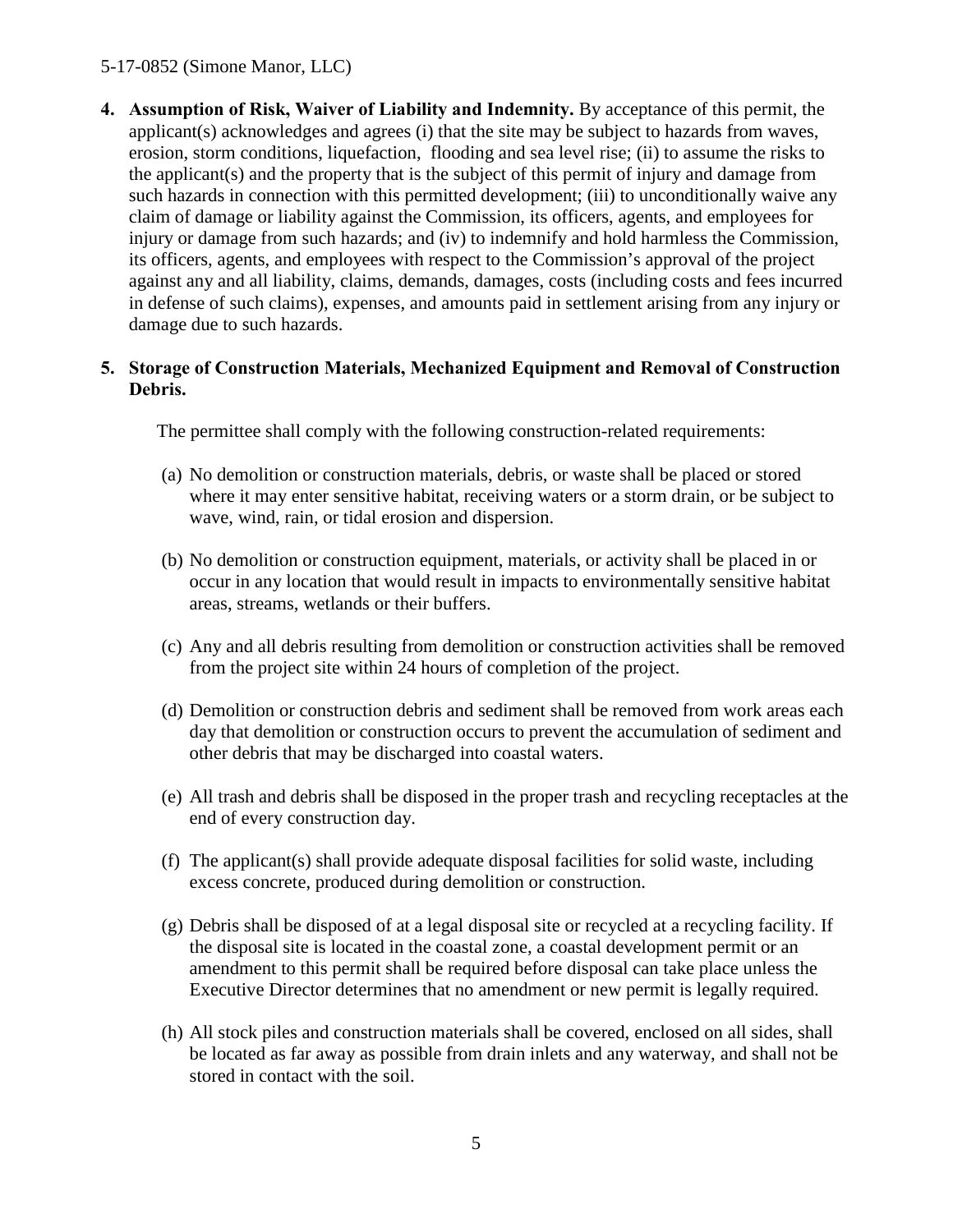- (i) Machinery and equipment shall be maintained and washed in confined areas specifically designed to control runoff. Thinners or solvents shall not be discharged into sanitary or storm sewer systems.
- (j) The discharge of any hazardous materials into any receiving waters shall be prohibited.
- (k) Spill prevention and control measures shall be implemented to ensure the proper handling and storage of petroleum products and other construction materials. Measures shall include a designated fueling and vehicle maintenance area with appropriate berms and protection to prevent any spillage of gasoline or related petroleum products or contact with runoff. The area shall be located as far away from the receiving waters and storm drain inlets as possible.
- (l) Best Management Practices (BMPs) and Good Housekeeping Practices (GHPs) designed to prevent spillage and/or runoff of demolition or construction-related materials, and to contain sediment or contaminants associated with demolition or construction activity, shall be implemented prior to the on-set of such activity.
- (m)All BMPs shall be maintained in a functional condition throughout the duration of construction activity.

#### **6. Landscaping − Drought Tolerant, Non-Invasive Plants.**

- A. Vegetated landscaped areas shall only consist of native plants or non-native drought tolerant plants, which are non-invasive. No plant species listed as problematic and/or invasive by the California Native Plant Society (http://www.CNPS.org/), the California Invasive Plant Council (formerly the California Exotic Pest Plant Council) (http://www.cal-ipc.org/), or as may be identified from time to time by the State of California shall be employed or allowed to naturalize or persist on the site. No plant species listed as a "noxious weed" by the State of California or the U.S. Federal Government shall be utilized within the property. All plants shall be low water use plants as identified by California Department of Water Resources (See:<http://www.water.ca.gov/wateruseefficiency/docs/wucols00.pdf>and [http://ucanr.edu/sites/WUCOLS/files/183488.pdf\)](http://ucanr.edu/sites/WUCOLS/files/183488.pdf).
- B. Use of reclaimed water for irrigation is encouraged. If using potable water for irrigation, only drip or microspray irrigation systems may be used. Other water conservation measures shall be considered, such as weather based irrigation controllers.
- **7. Drainage & Water Quality.** By acceptance of this Coastal Development Permit, the applicant agrees that:
	- a) During construction of the proposed project, no runoff, site drainage or dewatering shall be directed from the site into any canal or street that drains into a canal, unless specifically authorized by the California Regional Water Quality Control Board.
	- b) All equipment and materials shall be stored and managed in a manner to minimize the potential of pollutants to enter the canals.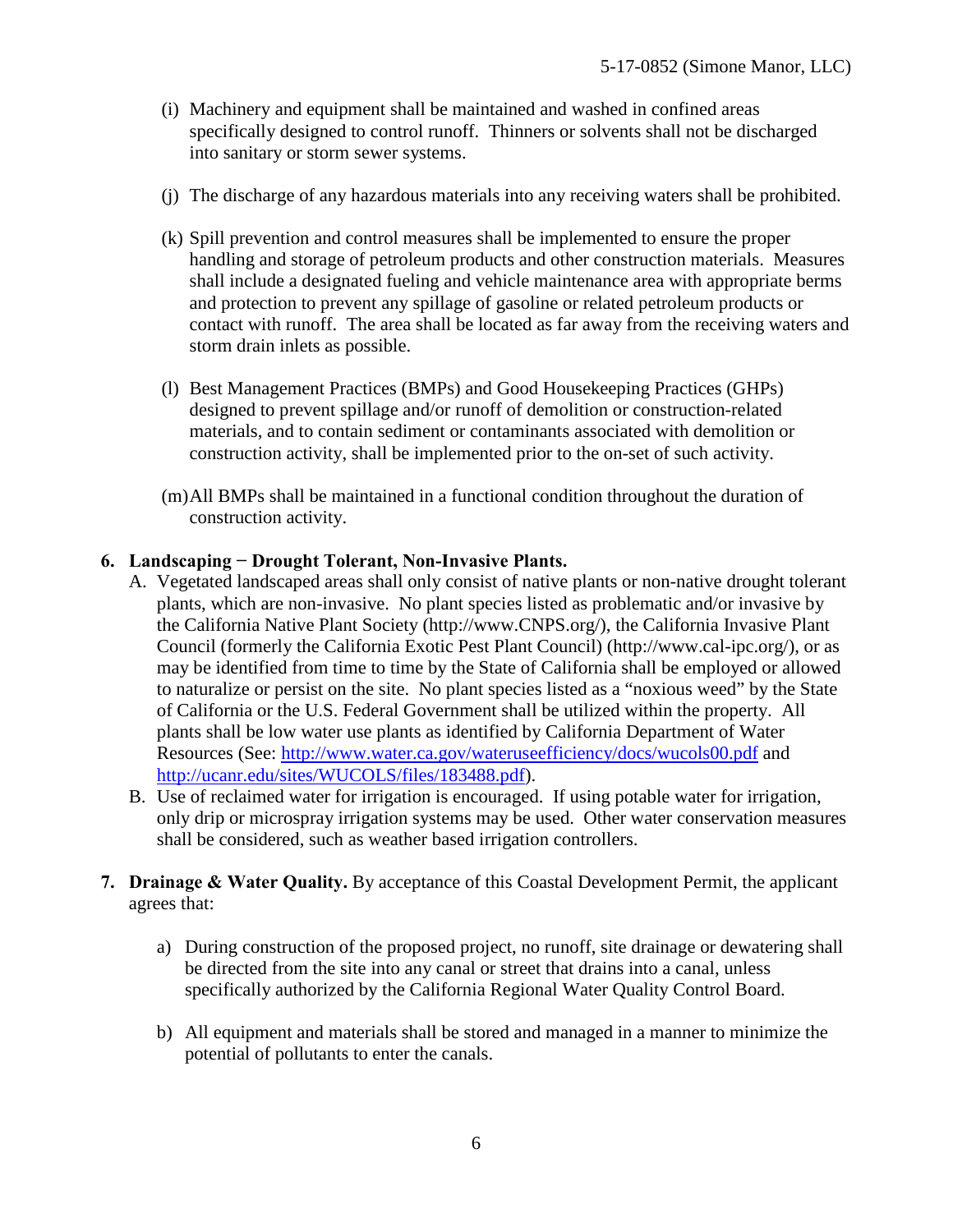- c) A one-hundred cubic-foot French drain, underground cistern, or other similar drainage systems that collect and reduce the amount of runoff that leaves the site shall be installed on the project site.
- d) All runoff leaving the site shall be directed away from the canals and into the City storm drain system.
- e) No water from any pool or spa shall be discharged into any canal or street that drains into a canal.

The permittee and all successors in interest shall construct and maintain the development consistent with the drainage plans approved by the Executive Director.

**8. Deed Restriction.** PRIOR TO ISSUANCE OF THE COASTAL DEVELOPMENT PERMIT, the applicant(s) shall submit to the Executive Director for review and approval documentation demonstrating that the landowner(s) have executed and recorded against the parcel(s) governed by this permit a deed restriction, in a form and content acceptable to the Executive Director: (1) indicating that, pursuant to this permit, the California Coastal Commission has authorized development on the subject property, subject to terms and conditions that restrict the use and enjoyment of that property; and (2) imposing the Special Conditions of this permit as covenants, conditions and restrictions on the use and enjoyment of the Property. The deed restriction shall include a legal description of the entire parcel or parcels governed by this permit. The deed restriction shall also indicate that, in the event of an extinguishment or termination of the deed restriction for any reason, the terms and conditions of this permit shall continue to restrict the use and enjoyment of the subject property so long as either this permit or the development it authorizes, or any part, modification, or amendment thereof, remains in existence on or with respect to the subject property.

## <span id="page-6-0"></span>**IV. FINDINGS AND DECLARATIONS**

## <span id="page-6-1"></span>**A. PROJECT DESCRIPTION**

The applicant proposes to demolish the existing 594 square-feet, single story house on the site, and construct a 30-foot high, three-story, 2,264 square foot (approx.) single-family residence with an attached 381 square foot two-car garage and lap swimming pool (**[Exhibit 2](https://documents.coastal.ca.gov/reports/2018/3/th6d/th6d-3-2018-exhibits.pdf)**). The applicant is proposing one additional on-site parking space on the driveway apron. The proposed development also includes a second story open space area, and hardscape improvements on a canal-fronting lot. A banana cluster in the rear yard will be removed to make way for the construction of the new residence.

The subject site is a non-sloping 2,840-square foot lot in the Venice Canals subarea of the City of Los Angeles, on the north bank of Sherman Canal (**[Exhibit 1](https://documents.coastal.ca.gov/reports/2018/3/th6d/th6d-3-2018-exhibits.pdf)**). The subject block is composed primarily of two and three-story single-family residences of varying architectural styles. Many of the homes in the Venice canals have been reconstructed to be three stories in height and of similar size to the proposed project. Public sidewalks currently provide public access along all banks of the canals.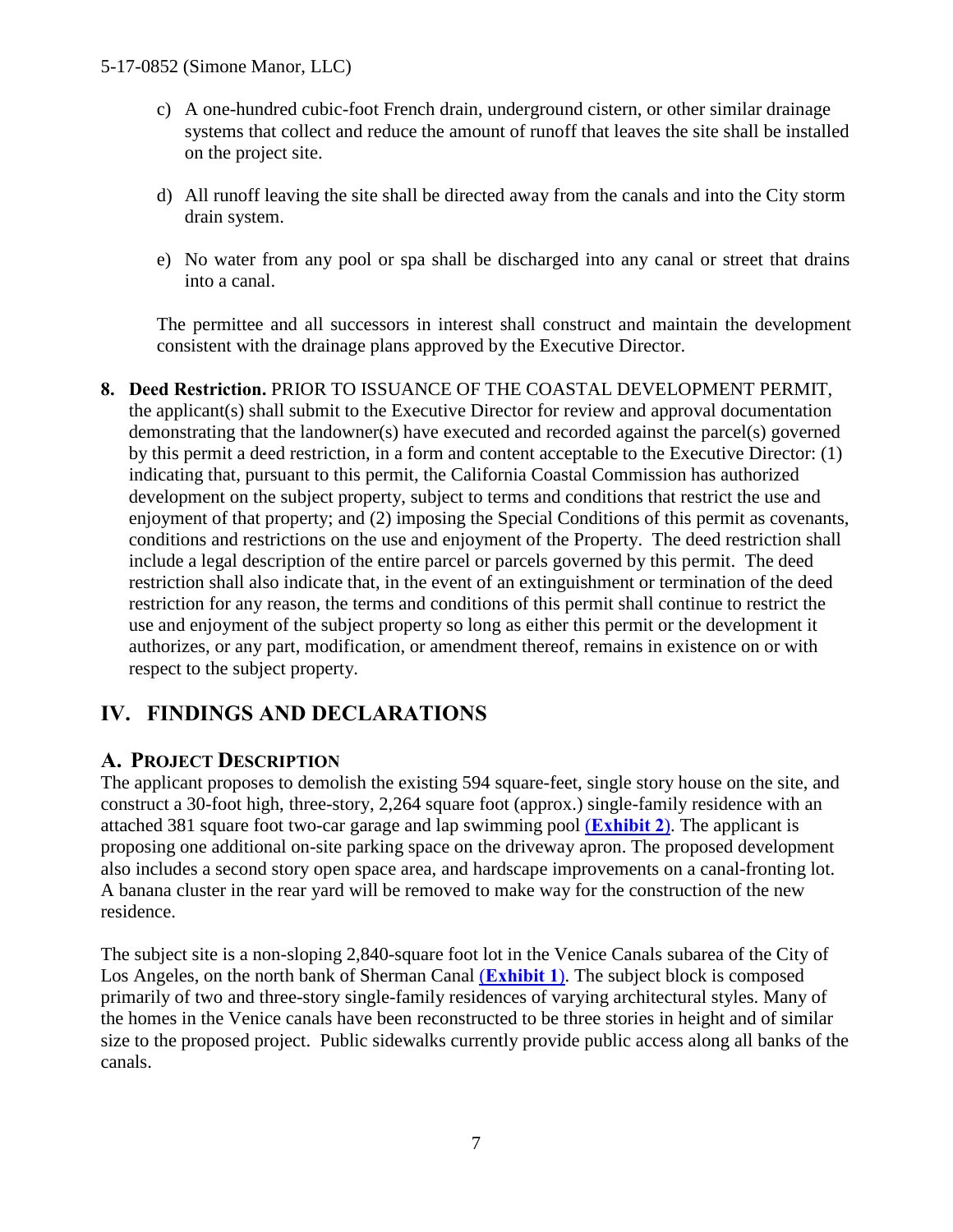The height limits set forth in the certified Venice LUP for the Venice Canals subarea are specific with regards to residences. Ten feet landward of the fronting canal property line, the maximum height of any structure shall not exceed 22 feet above the centerline of the rear alley. Beyond ten horizontal feet from the fronting canal property line, one foot in additional height is permitted for each two additional horizontal feet to a maximum height of 30 feet except for chimneys, ducts, and other accessory structures which are limited to 35 feet. Roof access structures are permitted to exceed the 30-foot height limit by up to ten feet, but must be smaller than 100 square feet in area and setback sixty feet from the canal. Roof deck railings shall not exceed 42 inches above the 30 foot height limit. Building height is measured from the elevation of the adjacent alley.

The proposed residence is set back 15 feet from the front (canal) property line. The third story is set back approximately 35 feet from the bottom two floors. The front height of the residence facing the canal begins at a height of approximately 18 feet then ascends to a maximum height of approximately 30 feet, as measured from the centerline of the alley **[\(Exhibit 3\)](https://documents.coastal.ca.gov/reports/2018/3/th6d/th6d-3-2018-exhibits.pdf)**. An oculus skylight will be built into the roof of the new residence, the top of which will measure 31 feet, 6 inches from the centerline of the alley. There is also a proposed atmospheric water generation machine that measures 34 feet from the centerline of the alley. The additional height from the skylight and the water generation machine remain under the accessory structure height limit of 35 feet. There is no roof access structure proposed above the 30-foot high roof. Therefore, the proposed project meets the specific height requirements of the certified LUP. **Special Condition 1** reflects the requirements for height limits.

The proposed residence will provide a 15-foot deep front yard setback and a 450 square foot permeable yard area in conformance with the Commission certified Venice Land Use Plan (LUP) **[\(Exhibit 2\)](https://documents.coastal.ca.gov/reports/2018/3/th6d/th6d-3-2018-exhibits.pdf)**, which requires that canal fronting homes maintain a permeable yard area between the canal and home, in this case, a minimum of 15 feet from the canal side property line to the structure, and a minimum total of 450-square-foot of area (based on the width of the lot), as represented in **Special Condition 2**.

In addition, due to the lack of any on-street parking in the immediate area of the project, the Venice Certified LUP requires single-family residences to provide three parking spaces, and three on-site parking spaces are provided for this project: two in the garage and one on the driveway apron, all accessed from the alley (Court D). To ensure that any future changes are consistent with the policies of the Coastal Act, any deviation from the approved plans must be submitted for review by the Executive Director; therefore, the Commission imposes **Special Condition 3**.

The project obtained a City of Los Angeles Local Coastal Development Permit (CDP) (Case No. DIR-2016-4799-CDP-SPP-MEL) on July 17, 2017, and the proposed single-family residence conforms to the Low Medium I Residential land use designation set forth in the certified LUP.

The proposed development will not adversely affect the visual qualities of the area, and the project has been designed to be consistent with the community character by maintaining the historic thirtyfoot height limit and complying with the front yard setback for all development in the Venice Canals neighborhood. Accordingly, the project site is surrounded by multi-story residential structures that are similar in size and height. The proposed development will not adversely impact coastal resources, public access, or public recreation opportunities, and is consistent with past Commission actions in the area and Chapter Three policies of the Coastal Act.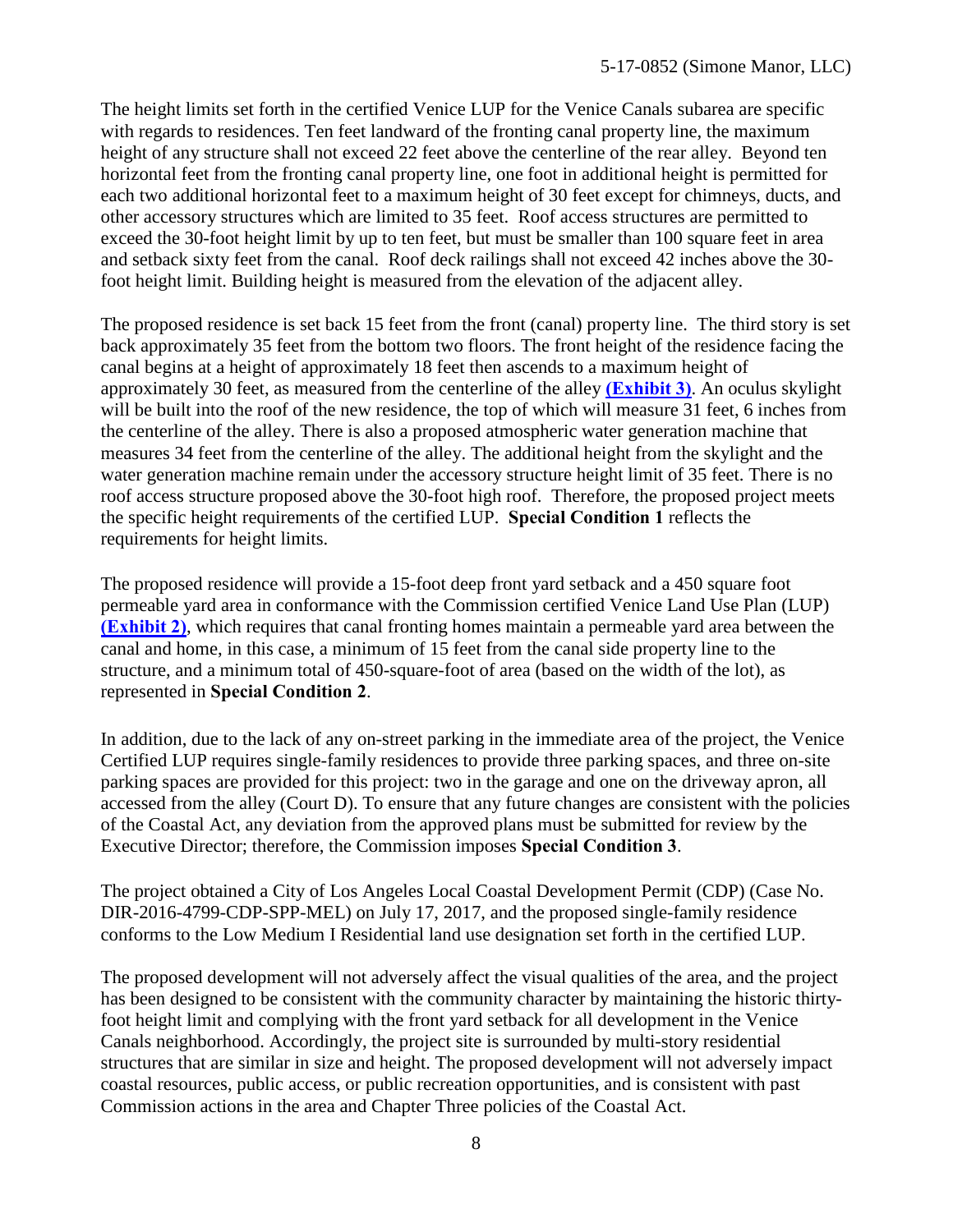As previously mentioned, the proposed project site is located within the Venice canal system north of Washington Boulevard, which is hydrologically connected to Ballona Lagoon by the Grand Canal. There are two sets of tide gates: tide gates located under the Washington Street Bridge at Grand Canal, which connect to the Venice Canals, and tide gates located at the southern end of Ballona Lagoon. These tide gates limit the potential for flooding and regulate tidal flushing (with seawater) in the Ballona Lagoon, Grand Canal, and Venice Canals. Even though these tide gates afford protection of development from flooding hazards, development in such areas is not immune to hazards. Given that the applicant has chosen to implement the project on a waterfront lot despite potential risks from flooding and sea level rise, the applicant must assume the risks inherent in such development; therefore, the Commission imposes **Special Condition 4.**

In addition, because the project site fronts the canals and is in proximity to the water, the Commission imposes construction-related requirements and best management practices under **Special Condition 5** to ensure pollution of the canal is prevented. Based on the project plans, stormwater runoff will be diverted to a 1,000 gallon underground cistern located in the front yard and permeable areas for percolation, which will help minimize water runoff from the subject site. To ensure that this is implemented, **Special Condition 6** requires the applicant to utilize only drought tolerant, non-invasive plant species and water conservative irrigation systems for any new landscaping; and to address water quality, the Commission imposes **Special Condition 7**. Removal of trees and vegetation is proposed; therefore, **Special Condition 8** requires time and operation constraints to avoid adverse impacts on sensitive species and bird nesting activities.

The Commission imposes **Special Condition 9** requiring the applicant to record a Deed Restriction acknowledging that, pursuant to this permit (CDP No. 5-17-0852), the California Coastal Commission has authorized development on the subject property, subject to terms and conditions that restrict the use and enjoyment of that property; and (2) imposing the Special Conditions of this permit as covenants, conditions and restrictions on the use and enjoyment of the property.

## <span id="page-8-1"></span>**B. PUBLIC ACCESS**

The proposed development will not affect the public's ability to gain access to, and/or to use the coast and nearby recreational facilities. Therefore, as proposed, and conditioned, the development conforms to Sections 30210 through 30214, Sections 30220 through 30224, and 30252 of the Coastal Act.

## <span id="page-8-0"></span>**C. DEVELOPMENT**

As proposed, the development is located within an existing developed area and is compatible with the character and scale of the surrounding area. The project provides adequate parking based on the Commission's typically applied standards. Therefore, as proposed, the development conforms to Sections 30250, 30251, and 30252 of the Coastal Act.

## **D. HAZARDS**

Development adjacent to the ocean is inherently hazardous. To minimize the project's impact on shoreline processes, and to minimize risks to life and property, the development has been conditioned to: require an appropriate set-back from the water; require a drainage and runoff control plan to direct, treat, and minimize the flow of water offsite; and to require that the landowner and any successor-in-interest assume the risk of undertaking the development. As conditioned, the